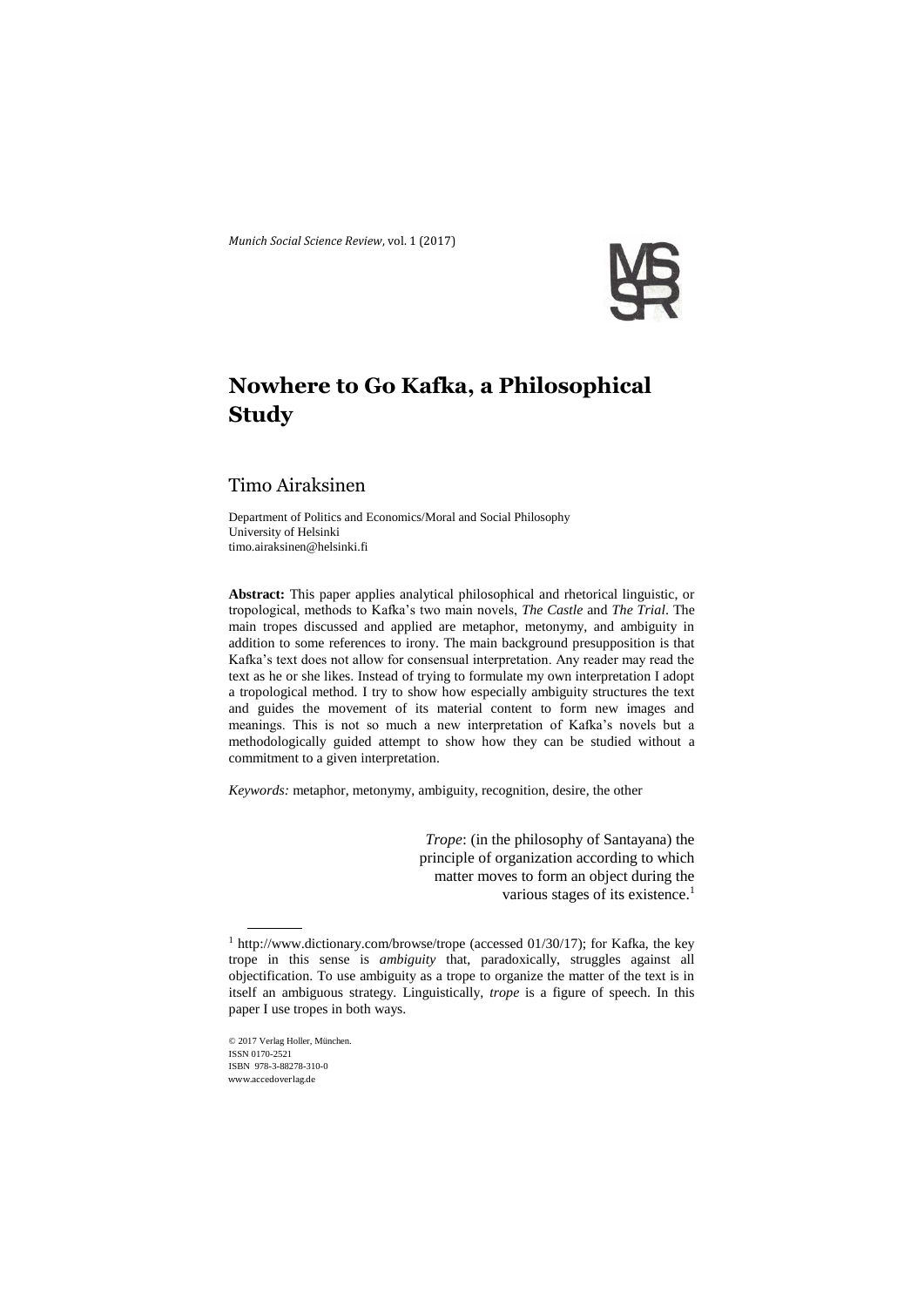## **1. Traveling and Visiting**

In Franz Kafka's short story "In the Penal Colony" the Explorer visit the colony where he is shown a strange machine by the Officer. It is used for legal executions in the service of the law and justice,

"It's a remarkable apparatus," said the Officer to the Explorer and gazed with a certain look of admiration at the device, with which he was, of course, thoroughly familiar. It appeared that the Traveler had responded to the invitation of the Commandant only out of politeness, when he had been asked to attend the execution of a soldier condemned for disobeying and insulting his superior. Interest in this execution was not really very high even in the penal colony itself. At least, here in the small, deep, sandy valley, closed in on all sides by barren slopes, apart from the Officer and the Traveler there were present only the Condemned, a vacant-looking man with a broad mouth and dilapidated hair and face, and the Soldier, who held the heavy chain to which were connected the small chains which bound the Condemned Man by his feet and wrist bones, as well as by his neck, and which were also linked to each other by connecting chains. The Condemned Man, incidentally, had an expression of such dog-like resignation that it looked as if one could set him free to roam around the slopes and would only have to whistle at the start of the execution for him to return (Kafka 1988: 140).

How do we read this text? It is all about the law, guilt, and sentencing. The condemned man's crime is not honoring his superiors, which is something that tends to happen in Kafka's works. The man is an idiot, or a parody of Kafka's better known characters designated by the letter K, and the mentioned execution machine – an immensely complicated mechanism of horror and torture – reminds us of his novels. Of course a reader can easily deny such an interpretation. What Kafka wants to say is never clear, which is exactly what I want to say in this paper.

We will focus on two of his three novels. Two linguistic tropes structure the main narrative line of *The Castle* and *The Trial*, namely, meeting and visiting. The first is a high metaphor and the second a lowly metonym (Burke 1969: 503ff).<sup>2</sup> To be more specific, meeting is here a dynamic and

 $\overline{a}$ 

<sup>&</sup>lt;sup>2</sup> *Metonym* is a linguistic trope or figurative expression like "My King won the battle." You can say as well "His army won the battle." In this example, both expressions refer to the same thing but in different ways so that the truth of the first logically entails the truth of the second. *Metaphor*, like "Girls are made of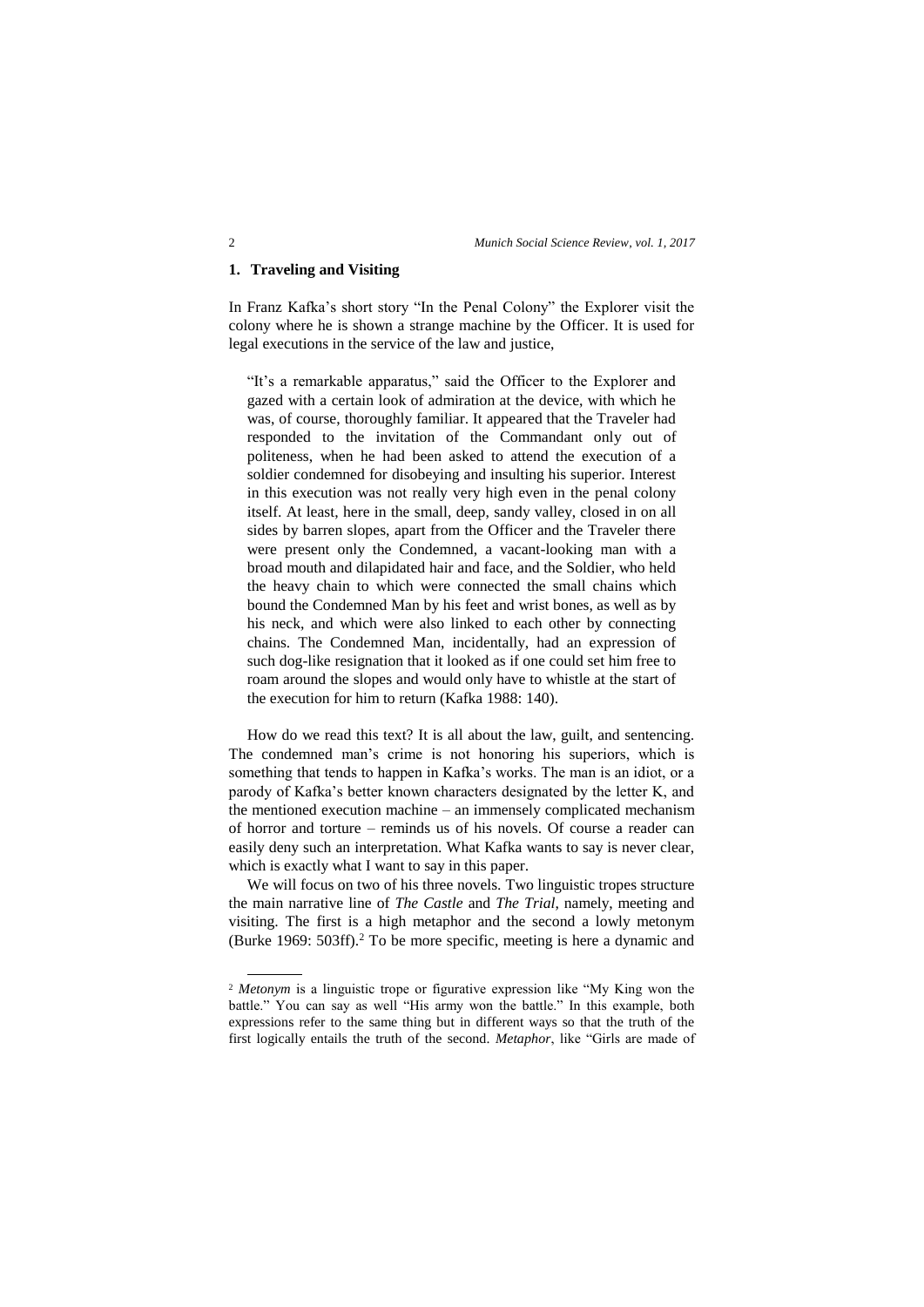vertical, normatively loaded metaphor of people moving from higher positions to lower and others at least trying to transfer upwards from low to high. When they succeed they meet, otherwise they miss each other. To meet is to recognize and hence to form an *ad hoc* social unit. Friends meet, lovers meet, business partners meet, but enemies never meet in the same sense; therefore, meeting that entails recognition is a metaphor of unity (Galeotti 2002: 14f). Bodies touch, they never meet, only souls do, if they do. In this sense, meeting is a linguistic trope, a metaphor, devoid of real world reference. When you say you want to meet someone significant the *de dicto* desire is perfectly understandable: meeting in this sense has its meaningful interpretation. Yet, its *de re* object looks essentially undefined as we do not know what it would be, at least not before you narrate the *de dicto* object in full, which, alas, is a Herculean challenge (Airaksinen 2012, 2014). In fact, recognition as a metaphor follows from amassing meaning on recognition as merely seeing something as something, like "to recognize a Ferrari in traffic." When you see recognition in terms of meeting of souls you have arrived but it has been a long way to travel along the linguistic highway. For Kafka, society is and remains rigidly stratified; the high and mighty and the lowly ordinary people do not meet or mix, yet they occasionally come to contact when the high descend to the lower levels; what happens then is what Kafka tells about.

Visits: Both the mighty and the lowly visit each other's abodes and offices, they may face each other as if to meet, which brings about all kinds of trouble. One might say those mock visits are the causes of much anxious irregularity in life. It is like trying to mix oil and water or put a square peg through a round hole. In fact, meeting, for Kafka, is its own antinomy because meeting tends to become a non-meeting, a mere visit, or an episode so strange we do not even have a proper word for. Hence, life is all about these anxiety ridden encounters where people fail to meet each other – such is Kafka's ironic conclusion. In other words, people visit each other even when they do not recognize each other and in this way they visit without meeting or even meet without meeting. Certainly, as I said, they may meet and relate to other people, and even recognize them, at the horizontal level but never vertically. This looks like a parody of the class based society or even feudalism, which it is not. No such clear cut,

1

sugar and spice and everything nice," is a figurative way of expressing what a literal expression cannot express. Notice that *metaphor* is different from *simile*, for instance, "He eats like a pig," where his behaviour actually shares some key features with that of a pig. But if I say "Men are pigs" I use a metaphor. However, "My king in the battle acts like a lion" is a metaphor in spite of the apparent comparison: kings do not share properties with lions, except in a figurative sense. So, the sentence is false although the idea may be perfectly apt.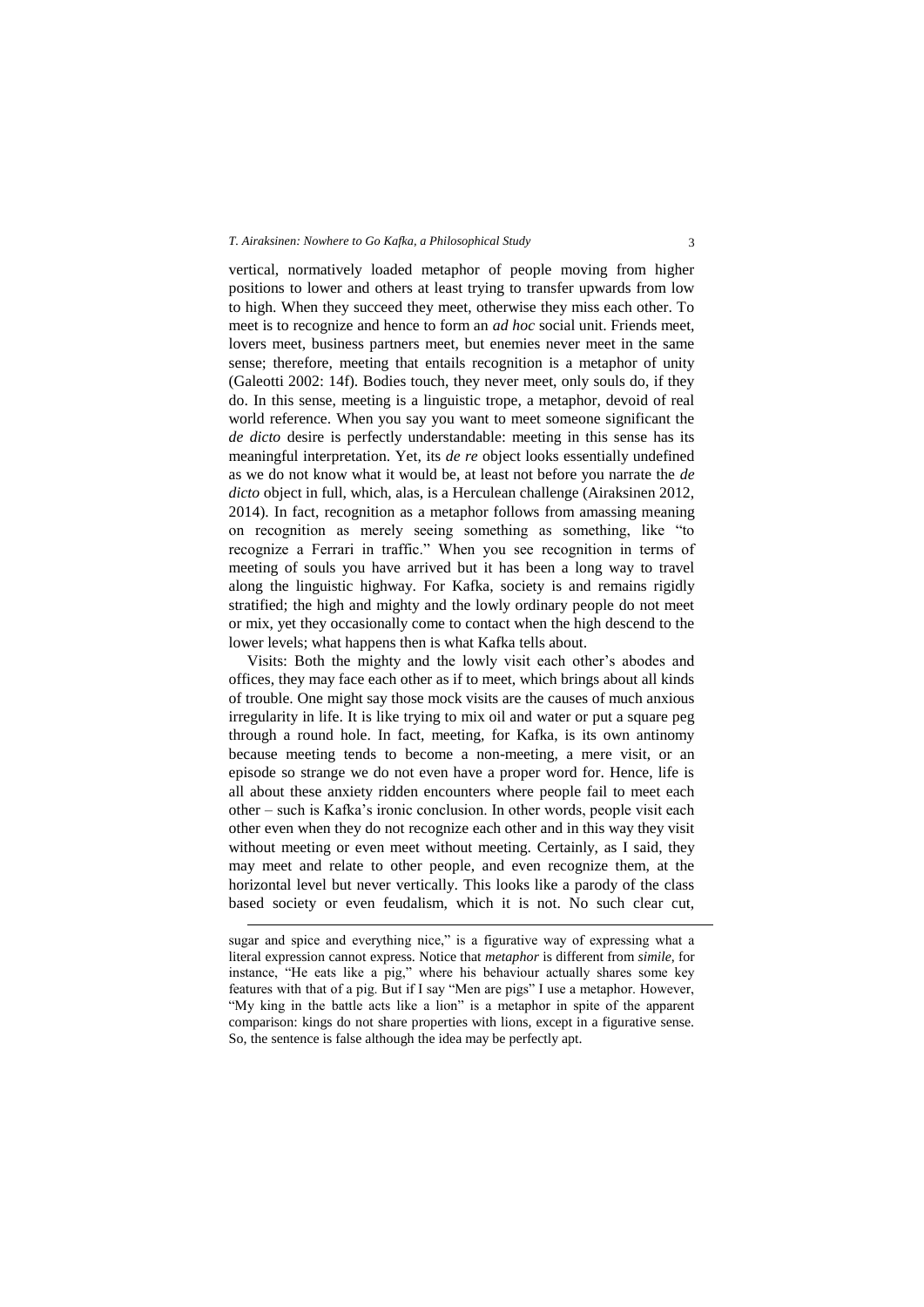obvious, and easy interpretation of Kafka works, or if you try you will notice that everyone has his or her own diverse reading. Why try to say what Kafka wants to say? It is not important what he says, how he says it is crucial. At most his message indicates our incapability of meeting and recognizing each other, given our mutual otherness created by the fact of social stratification. However, I would hesitate saying even that much.

Totalizing metaphor in *The Castle*: a metaphor that captures the whole narrative and controls its plot determining what the narrative is all about so that everything else depends on it. It makes the narrative, or any part of it, a totality, a readable and unified case where all the elements hang on each other. In addition to such a totalizing metaphor the text is packed with partial or subsiding metaphors that emerge, flourish, make their impact, and vanish, perhaps re-emerging later. The third kind of metaphor is that of master metaphor or a metaphor that covers all others, whether they are totalizing or subsiding. Travel is such a metaphor, a metaphor that covers all others without being in itself in any way dominating. It is a more or less hidden metaphor. One additional type of metaphor exists: whatever happens, the castle sits there high on the hill and everything comes about in its shadow, so to speak. I call this a kingpin metaphor because it all revolves around it as particular fact although you may not see it. In *The Trial,* the totalizing metaphor is guilt, assumed, assigned, and denied. The kingpin is the particular image of a judge, for obvious reasons (see Doherty 1999, Ch.3).

Travel: People travel in three ways as they aimlessly wander around, they go to places, or they visit each other. Wandering is a master metaphor as it is associated with lack of roots, finding no home, aloofness, and loneliness. Wandering is aimlessness and dictates one's inability to find the right path, or Tao, which also entails anxiety and confused motives. J.-J. Rousseau's classic *Reveries of the Solitary Walker* initially presents him as a happy wanderer who truly enjoys his solitude, his own serene thoughts, natural scenery, and the freshness of new experience (Rousseau 1979 [1728]: 149). Yet, when you read on you find a bitter man who is forced to wander, like a wandering Jew, without rest or home rejected by all the people he once called friends: "I see nothing but animosity in the faces of men, but nature always smiles on me." He is a recluse. He is left wandering as it is the only thing he can still do. He is no longer recognized by them, some significant people, as he realizes and hence all is lost. The finest example of a wanderer is of course the Flying Dutchman, the cursed ghost of a sailor who must sail until he finds his true love. For hundreds of years this has not happened exactly because he is the cursed ghost of a man. He is the embodiment of the metaphor of travel as wandering and hence the denial of the right path, home, and the proper conclusion of the travel as a story. How could anyone recognize such a failed creature?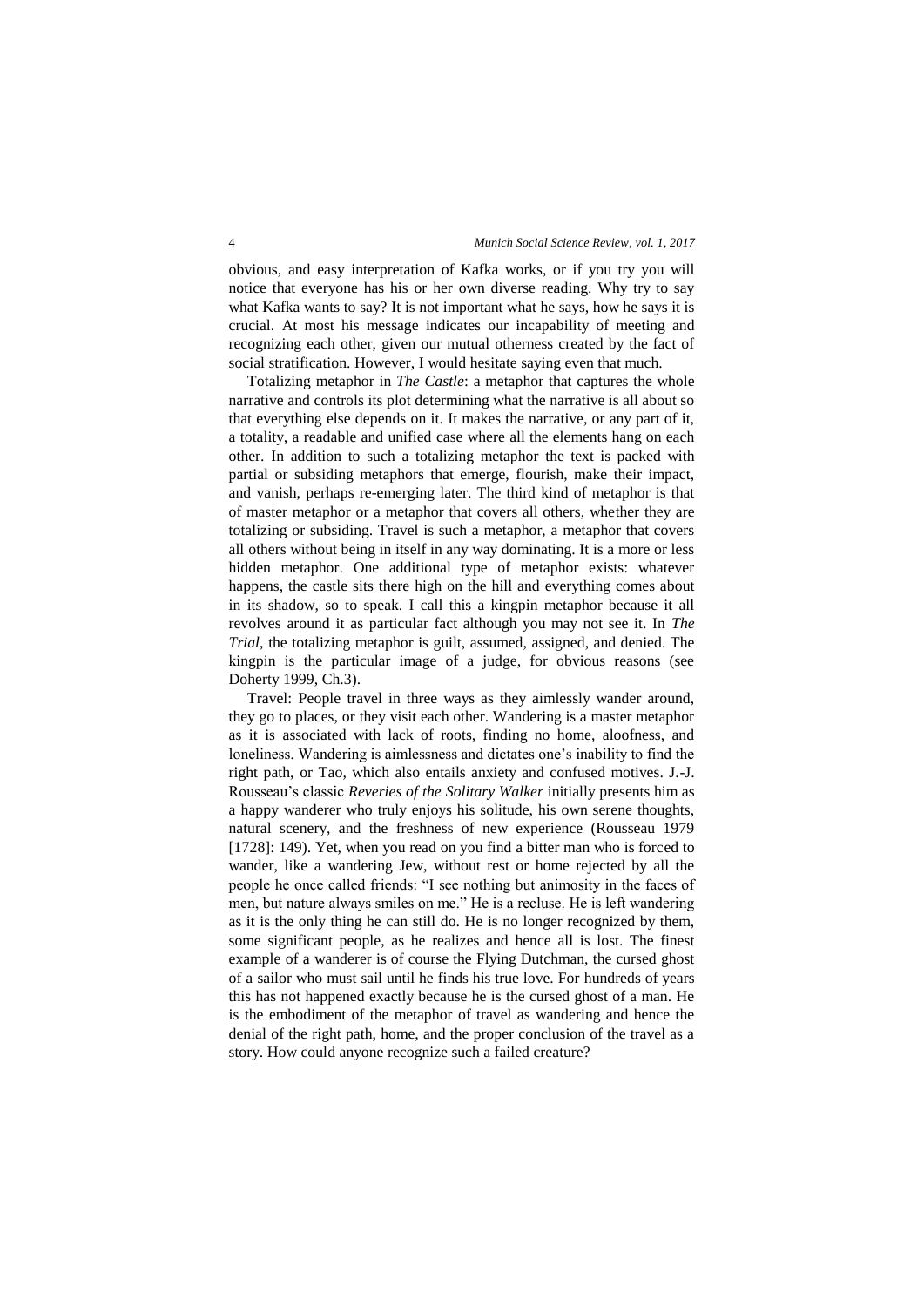Wandering is, metaphorically, a never ending, meaningless narrative consisting of false starts. Kafka's K and Josef K are both wanderers in this sense. Jesus wanders here and there across Palestine with his twelve retarded acolytes. However, this case is ambiguous in a manner that is also relevant to Kafka's narratives: his wanderings are deceptive because they constitute his path back home that is in Heaven. In other words, he is wandering although he is on the right path to home – what is he doing? He is wandering aimlessly although his aim is clear; he has no home but he is going home. His traveling is both meaningful and goal directed and meaningless and random at the same time. It is an ambiguous narrative that we can, of course, easily disambiguate by adopting a mystical celestial or a factual dogmatic perspective. Monks have always wondered in this same ambiguous way. This linguistic ambiguity is in Santayana's sense a trope (see note 1), although it may sound paradoxical to maintain that ambiguity can structure anything. In Kafka's novels it is the only way, though.

People visit places: The land surveyor K comes to a miserable village at the foot of the castle hill in the middle of the winter. He knows he wants to get there and once he thought he had arrived. This is an illusion of course as he can never find his way to the castle. It is a cul-de sac, another metaphor of life's anxieties. People visiting each other is a totalizing metaphor, classified under travel, in *The Castle* and, to no lesser degree, in *The Trial*. Of course, visiting is not a success but a process concept: people visit and they fail to visit but they try. Josef K wants to visit law courts and their judges, which he fails miserably. He may see some portraits but they are doubtful. But he can visit other places and he does so. The villagers visit the castle and the castle officials visit the village, the villagers visit each other and K visits them. It is all about visiting when the real question is, do they ever meet each other? The result is that visiting threatens to collapse into a mere metonym as to visit simply means something like coming to see a place or a person, or arriving and leaving, and not much else. In this sense it is different from travelling and meeting, which have their richer metaphoric import like homelessness and unification of souls. Visiting is just an episode of life and not much more, like when dead planets travel and randomly and distantly visit each other in deep dark empty space.

I try to clarify the tropes like traveling, visiting, and meeting in Kafka's two major novels and then show how the narrative totality fails under the weight of its relentless ambiguation – fails not in any pejorative but in a structural sense of the word. To begin, people visit each other in time and place (now assuming metonymy) and then they also should meet each other (an obvious metaphor). Here meeting is involved in the disappearance of the other and the mutual understanding, sharing of values and goals, and overcoming social anxieties, which never happens in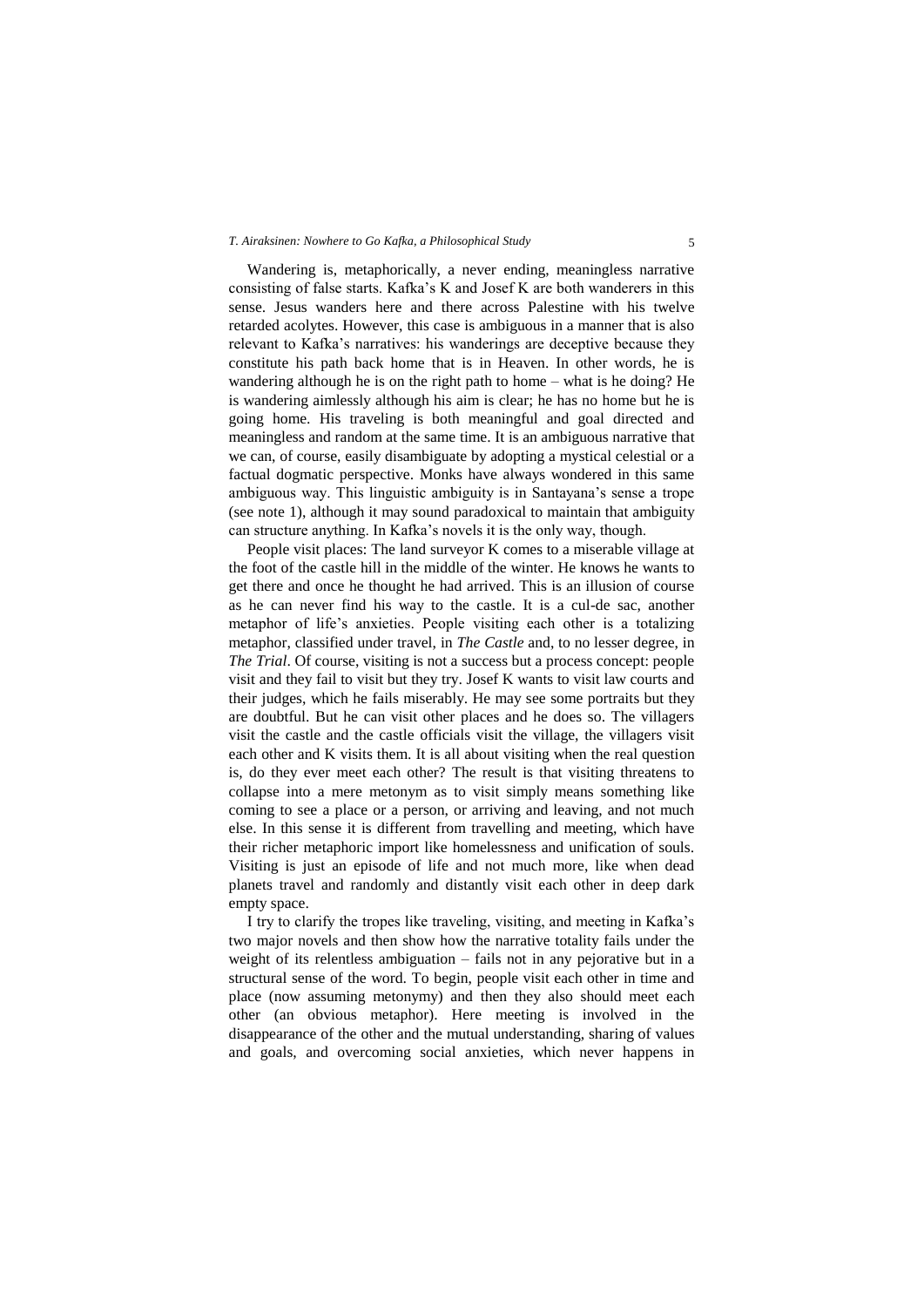vertical relationships. The high castle and the low village represent the otherness of the other in a non-contingent manner.<sup>3</sup> This is the essence of the social universe whose vertical social order is beyond change or challenge and even understanding. All other social relations may be contingent and as such subject of change but never the vertical principle of the otherness of the other. Note that otherness logically entails ambiguity of identity: as an other you are and you are not a recognizable person. You are not recognized even if you should be. The social world is then ambiguous to the core.

Think the young messenger Barnabas in *The Castle*. When he enters the castle he can never be sure if he is in the castle or not. Often it seems clear that he is but then the illusion vanishes so that he does not know *de dicto* where he is; the corresponding *de re* interpretation presents no problem: he knows the location he is in but not its meaning or interpretation. He knows the place but not its name. In this sense Barnabas' life is in limbo, or in a state of permanent insecurity caused by its ambiguities; in other words, he is and is not in the castle, he meets and he does not meet the officials, he has and he has not a position in the castle,

He certainly goes into the offices, but are the offices really the castle? And even if the castle does have offices, are they the offices which Barnabas is allowed to enter? He goes into offices, yes, but that's only a part of the whole, for there are barriers, and yet more offices beyond them (Kafka 2009a: 154).

Such ambiguities signify his otherness in the castle and his essential inability to meet his superiors. They are there and they are not; hence, he can visit them but not to meet them. The rule is, you never meet what you cannot name; or, there is no nameless recognition. What you can do is to visit and perhaps more or less briefly observe. Olga informs K that the officials' means of transportation, in wintertime their sleighs, when they enter the village, are packed with papers, documents, forms, and books. "Oh', said K, 'but I've seen the inside of an official sleigh that had no files in it at all'." (Kafka 2009a: 190). As such this incident looks like a minor inconsistency but yet it hints at the subsiding metaphor of unknowability, a term that is normally used as a metonym, now exemplified in "The unknowability of the ultimate reality"; what it really refers to is a member of the familiar family of ambiguities: the papers are

 $\overline{a}$ 

<sup>3</sup> The other or Other is a Lacanian notion, see e.g[. http://www.lacanonline.com/](http://www.lacanonline.com/) index/2010/05/what-does-lacan-say-about-desire (accessed 01/03/17) and Evans (1996, 132-133).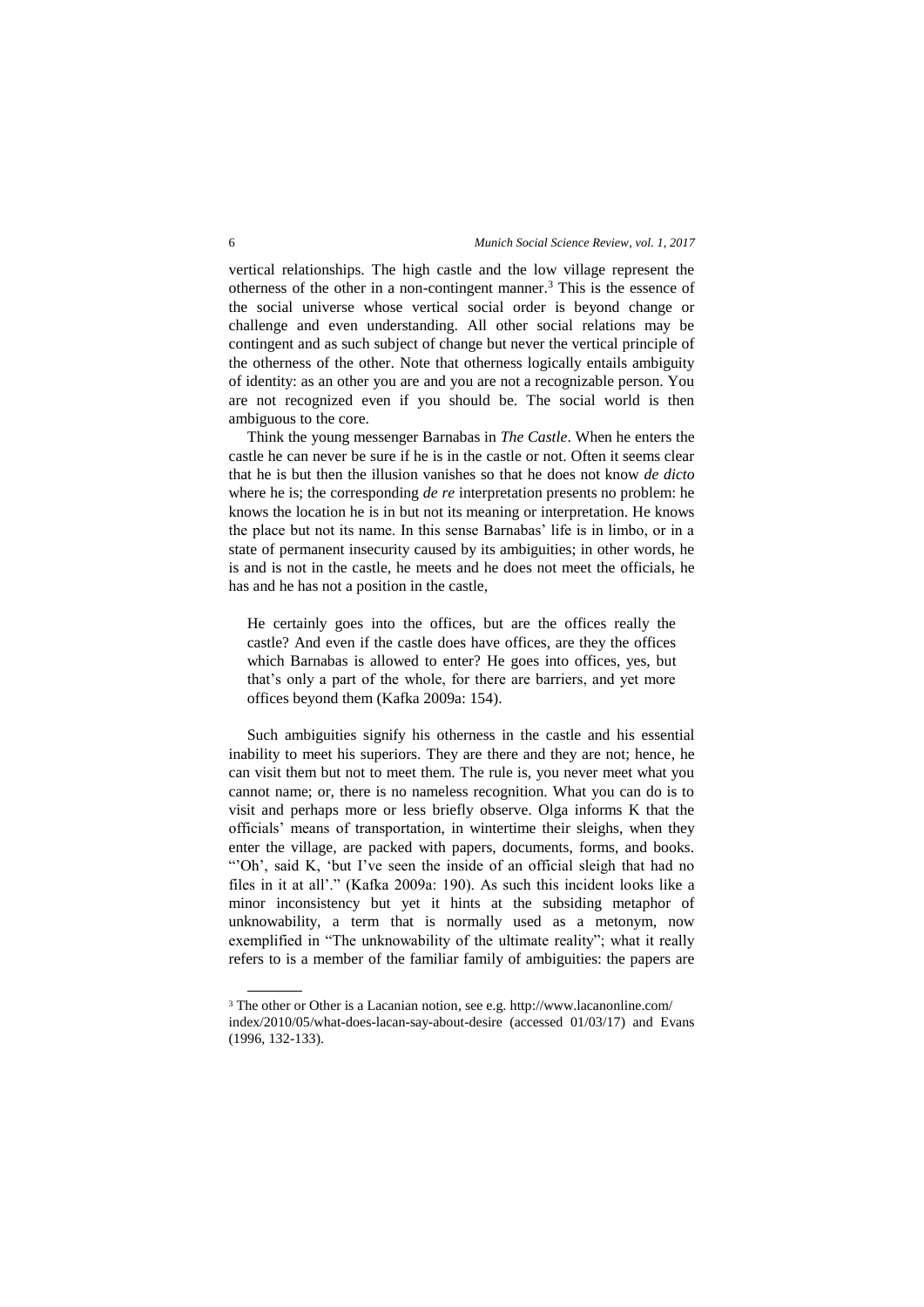there and they are not there. This is no logical contradiction because Olga's and K's observations may well differ. However, they fit the general pattern of observations about the castle that is permeated by its linguistic and structural ambiguity. Metaphors are always ambiguous to the core often in many dimensions because their meanings vacillate without preordained limits.

Visits without meeting anybody take place but not without anxiety caused by the irregularities of life brought about by such mock visits themselves. Both terms, meeting and visiting, are covered by the broad and thin master metaphor of travel in the sense that people, when they travel, visit each other in order to meet and overcome their own strangeness and otherness that so much troubles them. This is where all the narrative meaning concentrates as its totalizing moment. These are general considerations, too general, so that they need to be explicated in terms of what Kafka actually says. We have ample material available for this purpose embedded in the various sub-narratives his two novels provide. Kafka is of course a master of false concreteness, comic embellishments, and fake details when he tells about the life and visits of his main characters. He narrates ordinary life and average people along with all their plans, desires, worries, and anxieties as if they mattered when the big quake arrives shaking them to the bone. Suddenly the otherwise normal world acquires novel features that obviously are real but which they cannot explain in any way known on the basis of observable fact. They now see things in a distorting mirror so that they fail to identify what they see. Something strange, something that travels from here to there, has arrived at where they are; or, something that they do not know how to meet visits them. This something can be an official from the castle up on the hill or two bailiffs with an arrest order for Josef K. They come, they change your life but you have no way of telling how, why, or when. You never meet them.

All this is based on the structure of metaphor that moves the meaning of a term into another context of discourse so that the original term now appears in a new and strange light that still, somehow, illuminates it. When I say that she has the heart of stone, what am I saying? I have now moved the discourse concerning her personality to that of stones and hearts combining two attributes that do not mix. Stones and hearts have no point of connection, yet their union illustrates her psychology. In this case, the meaning has travelled from individual psychology to the extraordinary world of stone hearts; hence, meanings travel like persons and then the question is, do meanings ever meet? In good metaphors they do. In other words, can Kafka express what he wants to express? The point concerns more the general idea of visiting and meeting than about what Kafka says.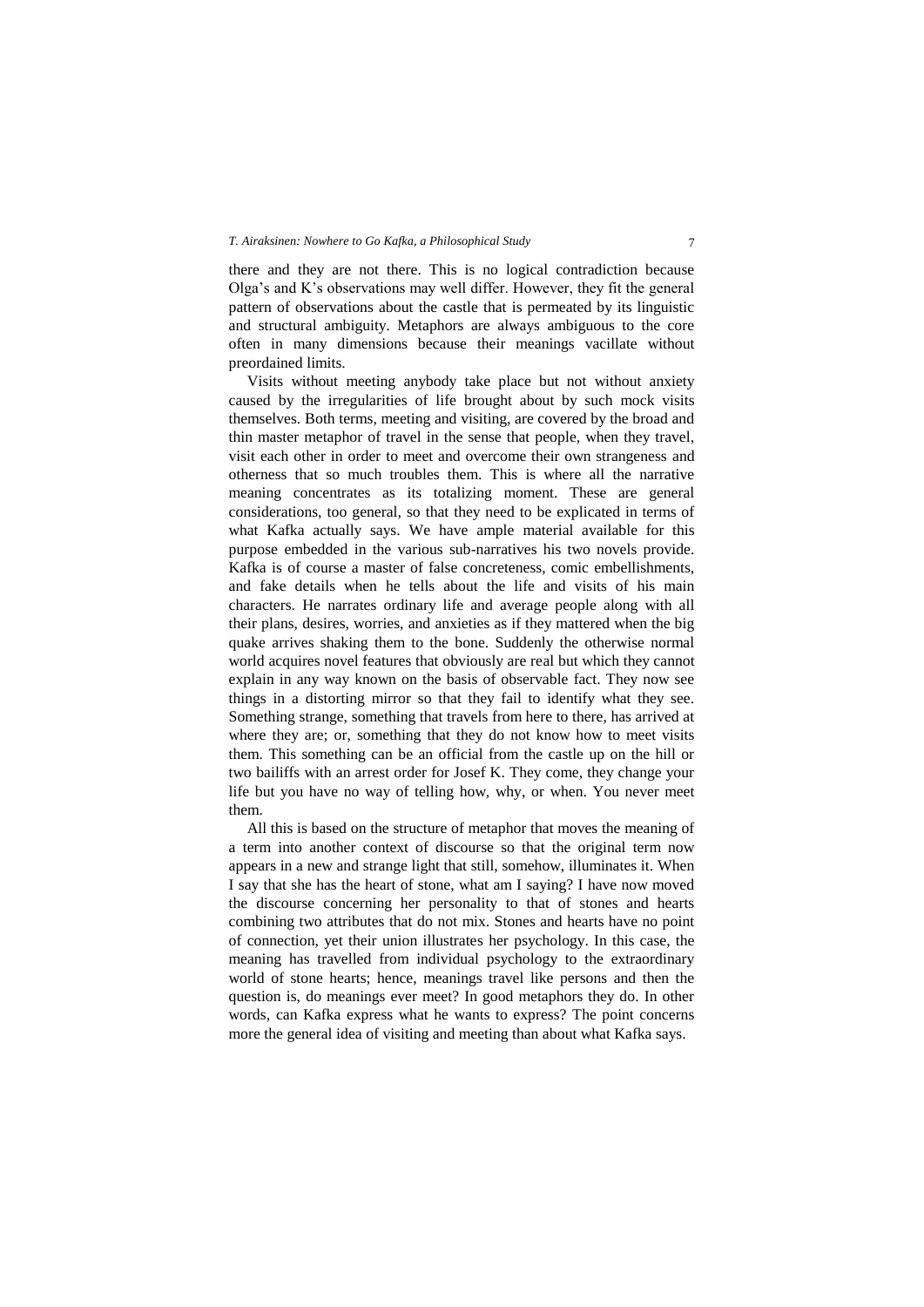Visiting, as mere metonym, has one interesting dynamic feature that deserves our attention, namely its structural similarity with ambiguity. What is ambiguity? It is a matter of double meaning in a case where we cannot decide which meaning is the intended one. The two meanings stay separate and visible, one disturbing the other and confusing the vision based on this meaning. This is what I mean by the dynamics of ambiguity. The shift towards the other is a constant threat so that one cannot go on with the narrative and its logic without fear of detecting a further confusion along the road resulting from unresolved problems, or from ambiguity. Kafka's narratives cultivate this fear to the extreme, as I will show below. Psychologically speaking, my mind's eye travels between two competing meanings back and worth without finding solace. It is not really wandering, as it also may be described, but oscillation between two points, a kind of vicious circle that one cannot break however painful it may become. Linguistic ambiguity means visiting one meaning and then the other, or restless travel between two points without ever being able to decide where one should be. In other words, the meanings never meet. In this way, life is nothing but a confusion, just like narrating and reasoning are under the condition of ambiguation of meanings that all the time threaten to collapse into full equivocation that is the ultimate catastrophe of not being able to distinguish between the initial meanings any more. In this sense visiting and ambiguity are structurally isomorphic: my mind's eye repeatedly visits meanings that it must keep apart. When I visit I get there and back without being able or willing to stay. In the same way, in the case of an ambiguity, I visit linguistic meanings without being able or willing to fixate on the correct one. I will now show further how all this works in Kafka's two novels.

## **2. Sortini Visits**

A land surveyor K travels from far in the midst of winter in order to visit a peasant village and then move on to Count Westwest's castle to meet the people who hired him. The count has never been seen and he has a very funny name. K is unable to enter the castle and so he is stuck in the village. He should go back home because this is the only reasonable thing to do, but his righteous desire to get what belongs to him, his job, keeps him at the village. He gradually and often painfully learns about the people and their life in the shadow of the castle on the hill above them. He visits Olga and her family and she tells him the story of her sister Amalia and its impact on their life. Apparently this is one of the many sub-narratives of crime and punishment in Kafka's works, or the stories of guilt and its anxieties. It is a separate narrative within a bigger picture and it deserves our attention as such.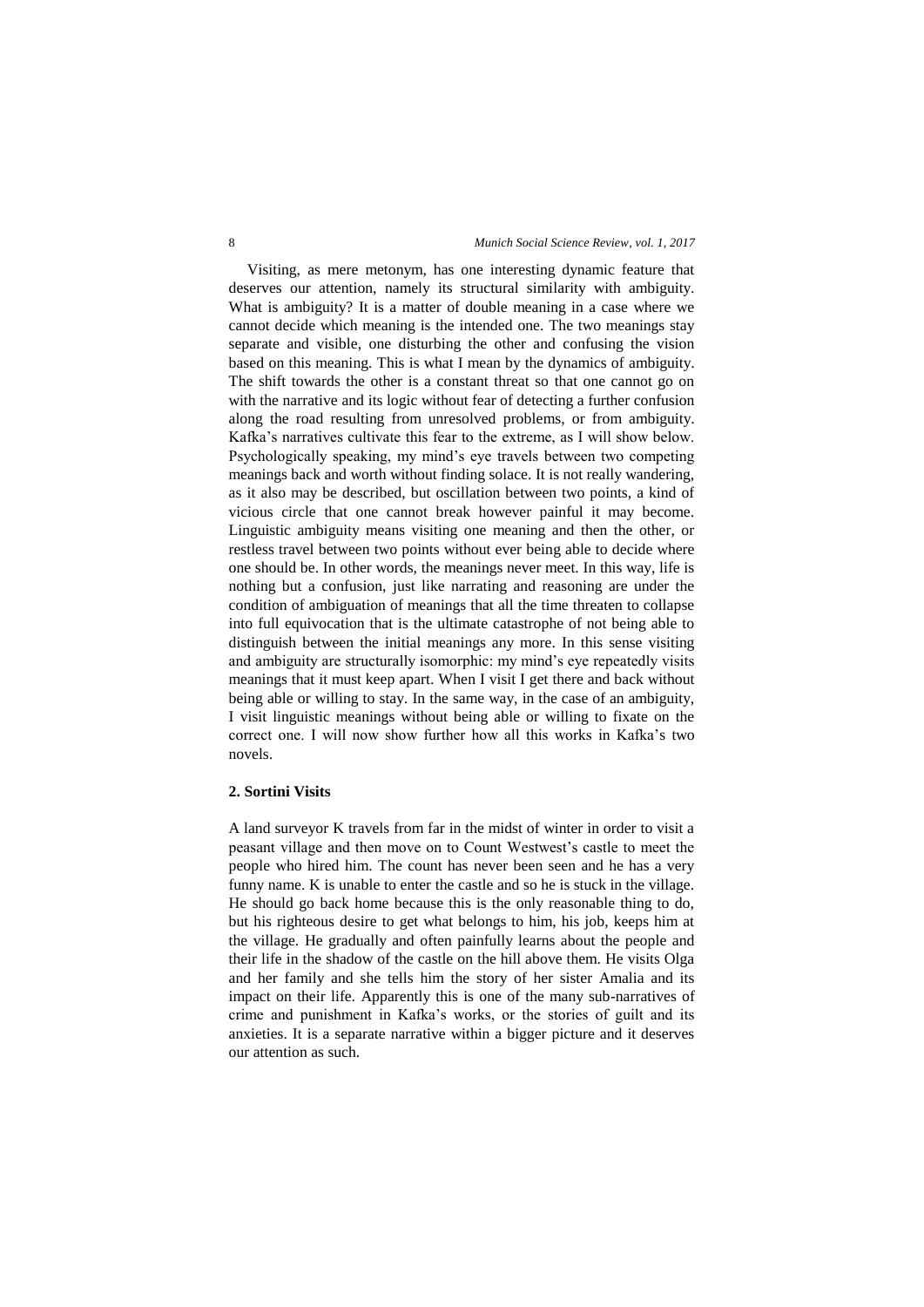The relevant plot is simple: a castle official named Sortini, who normally does not visit, visits the valley to attend a popular festival; they often descend from the hill to the valley to do some work there, what work is never made clear (Kafka 2009a: 165ff). They simply work hard, although this claim has its own ambiguities, too. The main point, however, is descending travel where the high come down to the low, or the officials to the level of the peasants. All of this is metaphoric: a high official travels and arrives and emerges at the valley where he disturbs its life and causes anxiety in many, often ambiguously and in the most subtle of ways. People are of course impressed to see such a high person in flesh but they also must suffer from it. They see the person only briefly so that they do not quite know whom they saw or even if they saw one. The officials seldom do anything extraordinary, except Sortini in this case. As I see it, the events are all described at the level of innocent metonymies, yet the travel related subsiding metaphors also are present and their effect of the narrative hinges on how these two types of tropes (do not) meet each other. Ultimately, it is not the people who fail to meet but the tropes, when they clash.

Sortini is a small, quiet, modest looking man (metonymically) but in actual fact he is big and mean (metaphorically). Such a paradiastolic tropology carries all the narrative weight in this case so that this ironic vision of him is the fully ambiguous reason why Amalia falls in love with the man although she is not in love with him. Sortini is not in love with Amalia; they do not love the ladies of the valley they fornicate with as everybody knows. They sleep at whim with many women, or perhaps with any woman, as they need not care. The officials do not meet and recognize the women. However, all sex tends to be ambiguous and anxious anyway as the copulating persons may meet each other or not. When they actually meet is difficult to say: in a paid encounter the customer and the sex worker may meet but a couple may not meet in the lovers' bed.

Sortini sees Amalia, a handsome young woman and, lecherous as these people from the castle tend to be, he pays attention. He comes close, too close, to recognizing her and hence is accidentally shaken by Amalia. Now the plot changes its tone and metaphysical import: Sortini reads the meeting in a fancy way interpreting it as a personal insult and reacts accordingly. He writes an incredibly rude and nasty letter to the family pouring all kinds of unreasonable threats and slurs on them. His rage is overpowering and totally out of character of a high official from the castle, as one may ideally think of him, yet this is what they occasionally do. He orders her to come immediately to see him in a guesthouse, which she proudly and courageously refuses to do. But as Olga says, this may show either love or disgust, or both. Nothing is univocal here.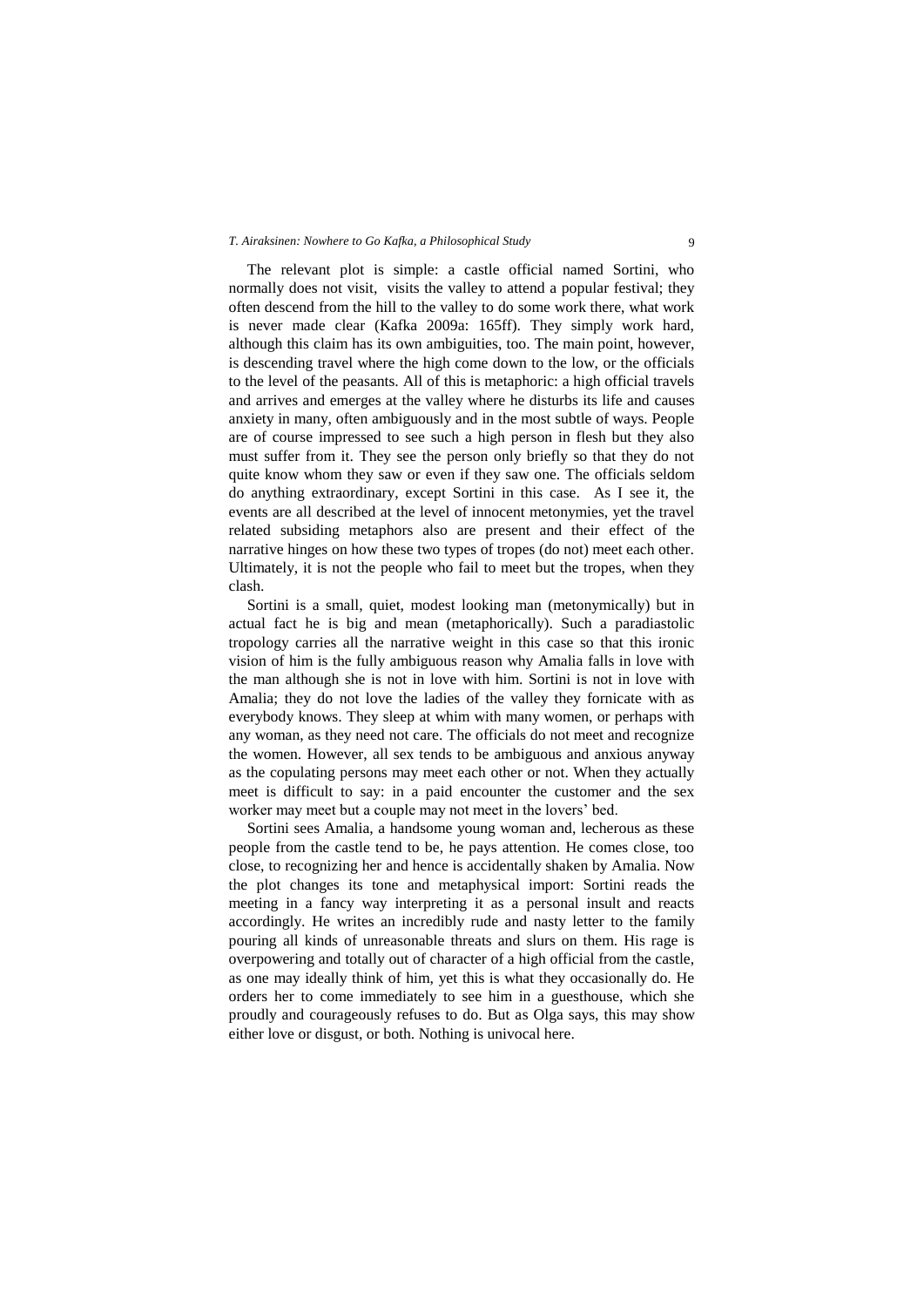The letter and the denial mix to work like poison whose effects spread throughout the community making them, all the family, despised and isolated. No one wants to meet them, this is their punishment, actually they cannot meet them anymore as the case moves away from the circle of contingencies towards the iron necessity of punishment, which is of course fully ambiguous in nature. No declaration of guilt and no formally required punishment exist, yet all the village knows what they are. The whole family turns into "an other," a situation that cannot be changed or corrected. No one visits them anymore, they must move, the paths of vertical travel vanish, people do no longer recognize them – in a word, they are doomed. In Sortini's vision of Amalia, his shock, his emerging desire, his anger, his letter, and his demand to see her they all form a network of metonyms that apply to this singular event and spell out its nature forming a base for the tropes like travel, visit, and meeting. They concentrate and focus on the meaning of the event guiding it towards the recognition of its full metaphysical import. In an ironic manner, Veni, Vidi, Vici does not apply here as Sortini is no Julius Caesar. Amalia is so proud and stubborn that Sortini cannot win, which makes his rage understandable. She can resist Sortini but then the punishment becomes necessary: to stop all the travel around her. Life is travelling and travelling is life, so she hardly lives any more.

Indeed, this is a travel story where Sortini arrives and acts, the villagers including Amalia remain passive; Sortini does not meet them, although he (almost and falsely) recognizes Amalia. However, everything goes wrong when prospective recognition turns into hatred and rage that poisons the social environment and turns a good artisan family into anxious untouchables devoid of all hope. Sortini is dangerous and certainly he seems like bad news wherever he might arrive. He is a threat to the community members who have no defences against him, no rampart, no weapons to counter the effects of his actions and moods – in fact the villagers do not want to do anything about it as if to affirm the noncontingency of their fate. The castle and its officials have in many ways a big impact on the village, that is clear, but the village has no impact on them, except in this one special case where Amalia's beauty disturbs Sortini. The rule is, no bilateral impact and this rule is now breached, hence the crime and punishment. It is certainly not Amalia's fault. Of course we are not discussing a personal or intended action and its effects but a metaphysical event where the rule that is the non-contingent foundation of the village-castle relationship no longer applies. This is a fatal mishap that ruins their social environment. Yet, Olga says, "Well, his abuse of power failed here, because his intentions were stated clearly, were entirely transparent, and he found a stronger opponent in Amalia" (Kafka 2009a:168), which is at the same time wishful thinking and a revelation: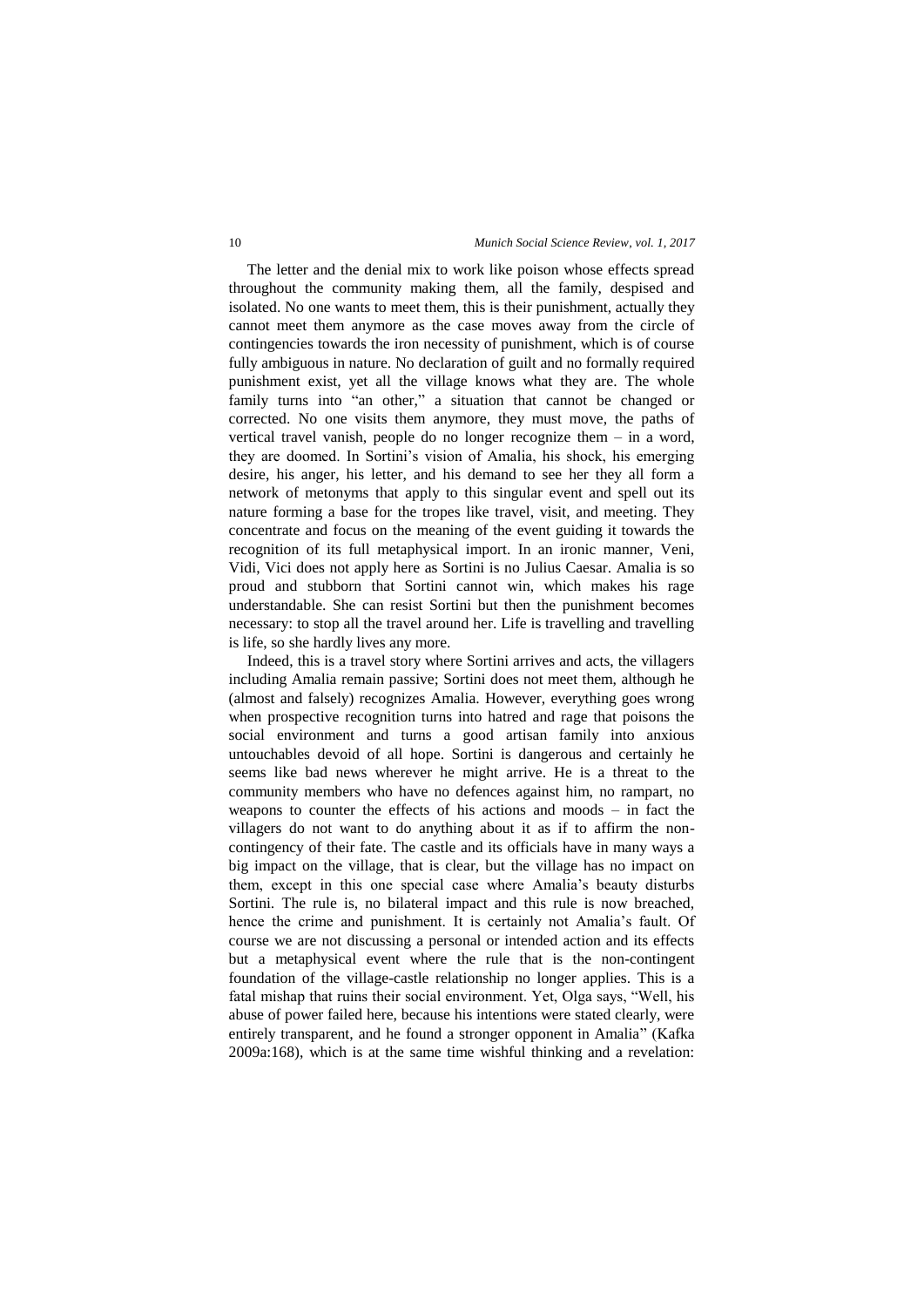you fail, she thinks, if your intentions are not sufficiently ambiguous. But Sortini still rules.

Those who travel never meet those who do not even know when and why they are visited. Here visiting is a mere metonym devoid of deeper meaning but meeting, on the contrary, is a metaphor of the whole, unified, and comprehensible world order where recognition dwells. What you meet constitutes a unity. Sortini comes and goes, he visits this place and that, but they never meet him in the sense that the chasm between them remains open. The rule says they cannot meet – this is the correct modality unlike that of must – yet now they (almost) did; hence, Amalia is indeed doomed.

Travel is also the metaphor of autonomous desire, so autonomous that it does not allow any bi-directionality, when I arrive at my destination and get what I want independently of you and your desires. This is to say I never meet you but, then, I do not need you either. You are an object who cannot want anything from me. Such train of thought makes a high official. As Olga says, all of them, the whole village, may be part of the castle and belong to the castle, "Yes, it is said that we all belong to the castle" (Kafka 2009a:172), which obviously means that nothing Kafka would say about visiting, recognition, and meeting makes much sense in the end. Nevertheless, taken together, these two positions again form, through a rhetorical paradiastole, a wonderfully ambiguous textual context. Think of it. We hear that all villagers might belong to the castle and that not much difference obtains between us and them. Otherwise, the narrative that is *The Castle* makes it clear that the differences are all encompassing, eternal, and rigid. What happens here is that two brief, incidental sentences attack the great edifice of *The Castle* threatening to demolish it. The threat is empty of course but yet its occurrence trumpets another emerging ambiguity. Perhaps K already is in the castle and has met its people? The answer must be in the negative but that is not the point. The point is that such things are said.

#### **3. Klamm Visits**

Klamm, another castle official, is a monstrously ambiguous character without identity, a virtual brother of Ulrich, or Ulbricht, or actually a much more abstract version of *Der Mann ohne Eigenschaften*. Klamm's appearance and virtually everything in him changes and it changes so much that sometimes people cannot be certain whether Klamm indeed is Klamm. Olga offers an explanation of the ambiguity of his character by saying that every time he physically appears or is even mentioned one is so charged with emotion and anxiety that it cannot fail to influence the perception itself. Olga acts like an amateur psychologist tempting the reader to accept this naïve explanation. Some may do so although I do not see why they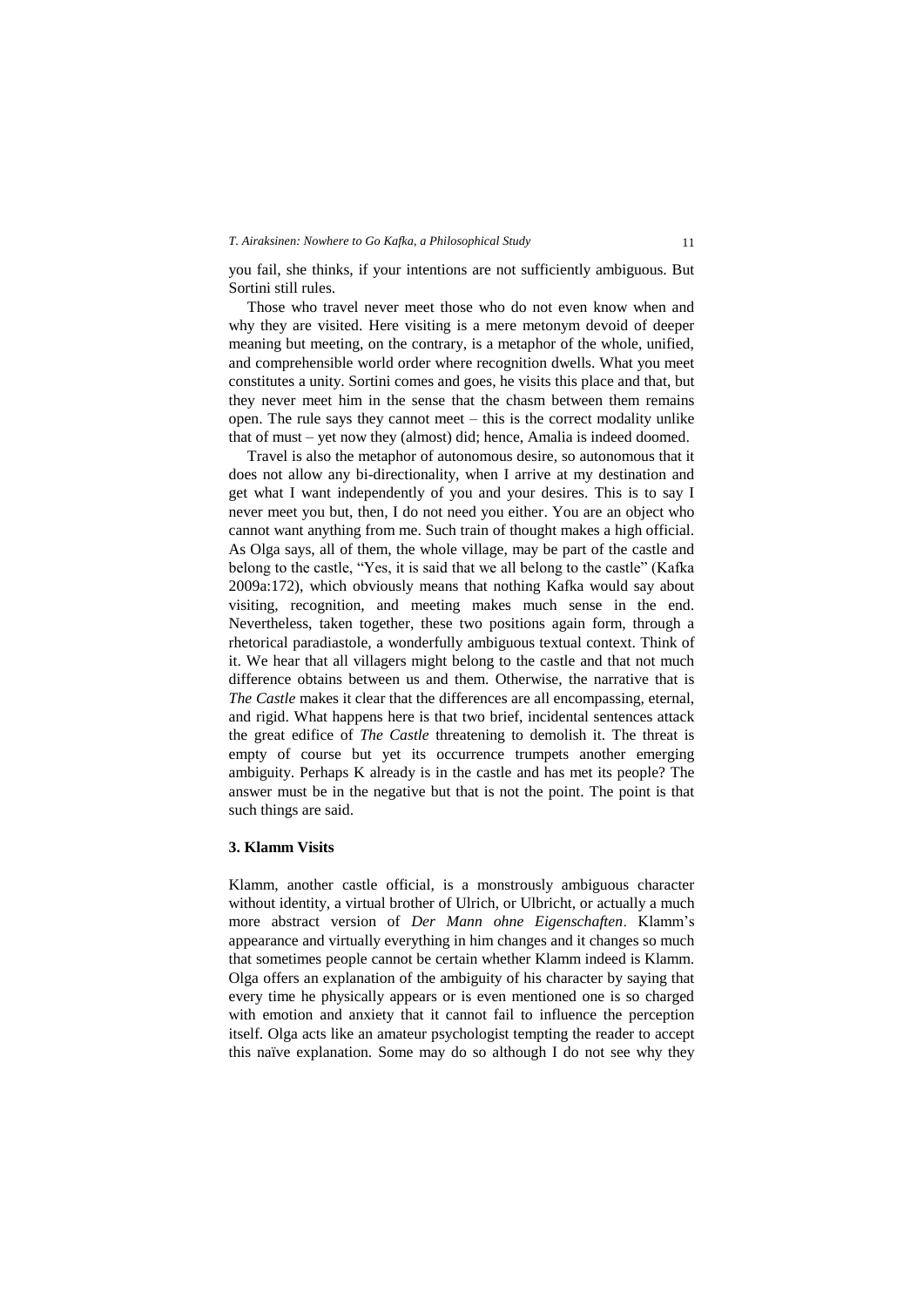should. Olga's theory is an obvious one but an attentive reader easily notices its hollowness. The problem is that Klamm appearance, action, and identity are so fluid and radically ambiguous that no psychological explanation extends that far. The same can be said of the castle itself: it is not clear who belongs to the castle and what rooms and locations are in the castle. It is indeed a nice ambiguity, namely, what rooms belong to the castle and what rooms there are in the castle, or am I now in the castle and in what room of the castle am I now? And as we know the castle is no castle but a group of houses. Such ambiguous facts may not depend on anxious perception. Olga tries to translate her worries into an indirect form of speech or *oratio obliqua* when Kafka's text suggests direct *oratio recta* form, so that this is the actual problem. The castle and Klamm are ambiguous to the core but Olga expresses it (wrongly) indirectly: To us these things look unclear because we are too emotional and anxious to be able to perceive clearly.

The alleged Klamm may not have anything in common with the real one, the similarity may be visible only to Barnabas, whose eyes are blinded by his excitement, the man may be the lowest of the officials, he may not even be an official at all, but he has some kind of work to do at that desk (Kafka 2009a:162).

*Oratio obliqua* does not do in this context because the whole point is to say directly that these things are objectively and intrinsically formless and thus ambiguous. Klamm is horrible to see, as we would say such a creature is who has no fixed form or identity. His actions are equally ambiguous and so is the castle itself, which is here indicated by the confusion between *oratio recta* and *oratio obliqua*.

Klamm visits the village in his sleigh to do some work there. He comes in fast and rushes into a guesthouse where he works some time. He is always busy and hard at work, yet he has ample time for sex and he also seems to work in bed rather sporadically. It is all ambiguous, even the fine brandy in his sleigh is not what it should be: it is mere cheap booze for low class people although Klamm is high class, which creates yet another ambiguous detail within the main narrative.

Can this really be cognac? K wondered, tasting it out of curiosity. Yes, it was cognac, remarkably enough, burning and warming him. But as he drank it, it turned from something that was little more than the vehicle of sweet perfumes into a drink more suitable for a driver. Is it possible? K. wondered again, as if reproving himself, and he drank once more (Kafka 2009a: 92).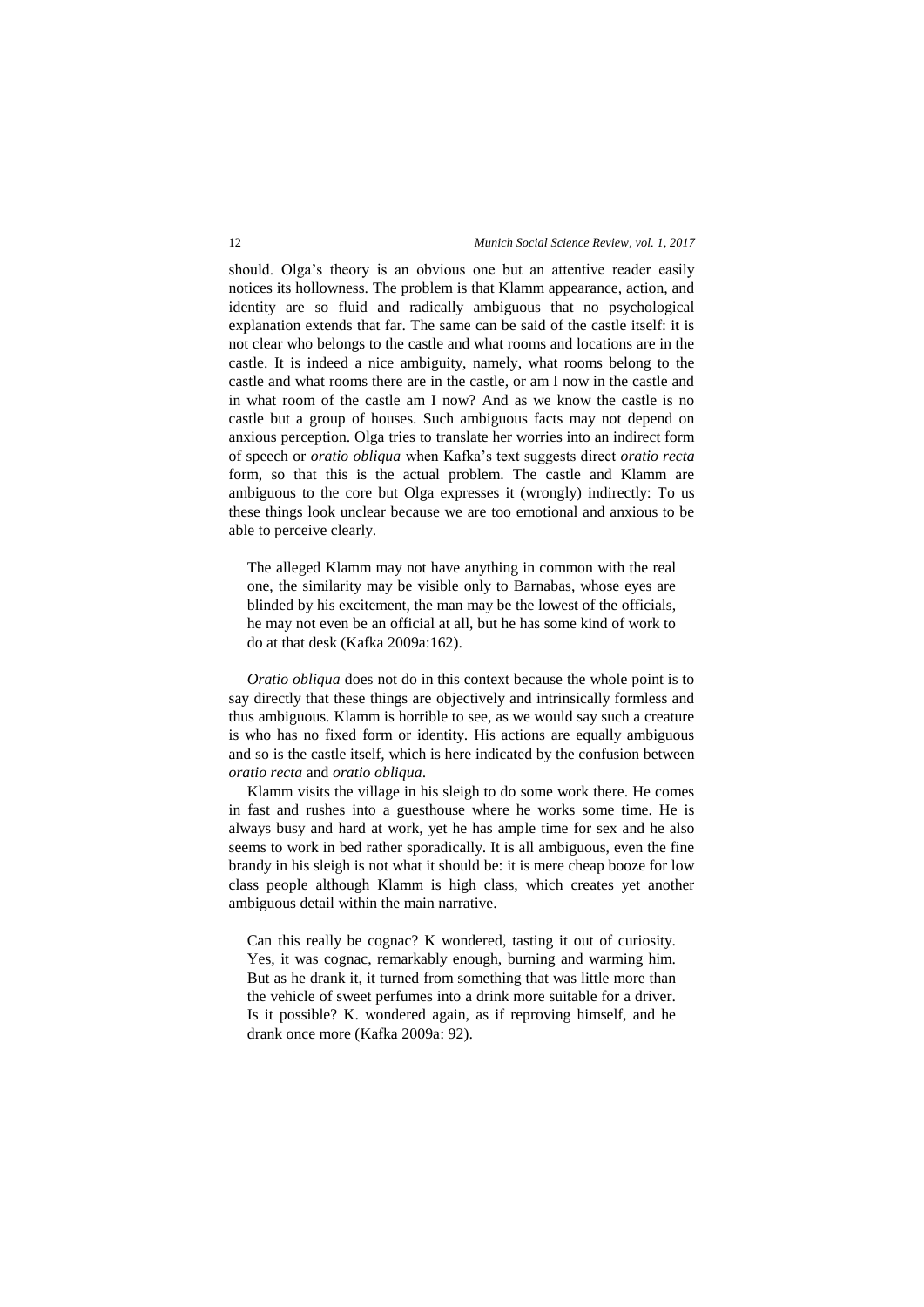The drink is first said to be cognac by the driver, then it is cognac, but when K drinks it the drink metamorphoses first into perfumed something and then into coarse booze. The drink has no fixed properties at all. It all depends on the context and the drinker, which indicates nothing but ambiguity and trivially exaggerated ambiguity for that.

Klamm is a rude man whose range of behavior is far too wide, yet he comes from the castle and is a high official, or ambiguously, not that high. Anyway, he should show some respect and behave according to the norms of his class – but of course he does not. He has no class. An extension of this problem is the role of K's assistants when they arrive in the village and go living with K and Frieda, who is K's lover and Klamm's, too. One can read the role of the assistants as an analogical extension of Klamm and Klamm's role. When they are in the castle the discipline is strict but in the village loose; this fact is offered as an explanation for their riotous and troublesome behavior – once again in vain. The loose and strict disciplines represent just another ambiguity that comes to trouble us and as such the discipline in the castle cannot explain its lack down in the valley. They are at the same time responsible assistants and rude hoodlums, which is an obvious metonymic pair expressed by means of an oxymoron or paradiastole.

Here is another subsiding metaphor: Klamm is an eagle, he is called an eagle and some non-published additions to the published text say his sleigh has an eagle's head at its front.

Klamm was far away; the landlady had once compared Klamm to an eagle, which had struck K as ridiculous at the time, but not anymore; he thought of Klamm's remote distance, his impregnable residence, his silence, perhaps interrupted only by such screams as K had never heard. He thought of Klamm's piercing glance from on high that would brook no contradiction and couldn't be tested either, of the immutable circles in which he soared, free from any interference by the likes of K down below, moving by inscrutable laws and visible only for brief moments – Klamm and the eagle had all this in common (Kafka 2009a: 103).

Klamm therefore is both *Adler* and *adel* or *adlig*. Of course all this is immediately denied – these things happen all the time when ambiguity starts looking like a contradiction. As such the eagle metaphor is indeed fascinating although it also is coarse – it is meant to be – and too obvious to be truly illuminating: an eagle is a paradigmatic metaphor of the king of birds, a noble soarer of unfathomable heights, a creature of the sharpest eye-sight, and the symbol of states and royals. In a word, it is a majestic metaphor. Klamm the eagle might even be seen ironically – like Eddie the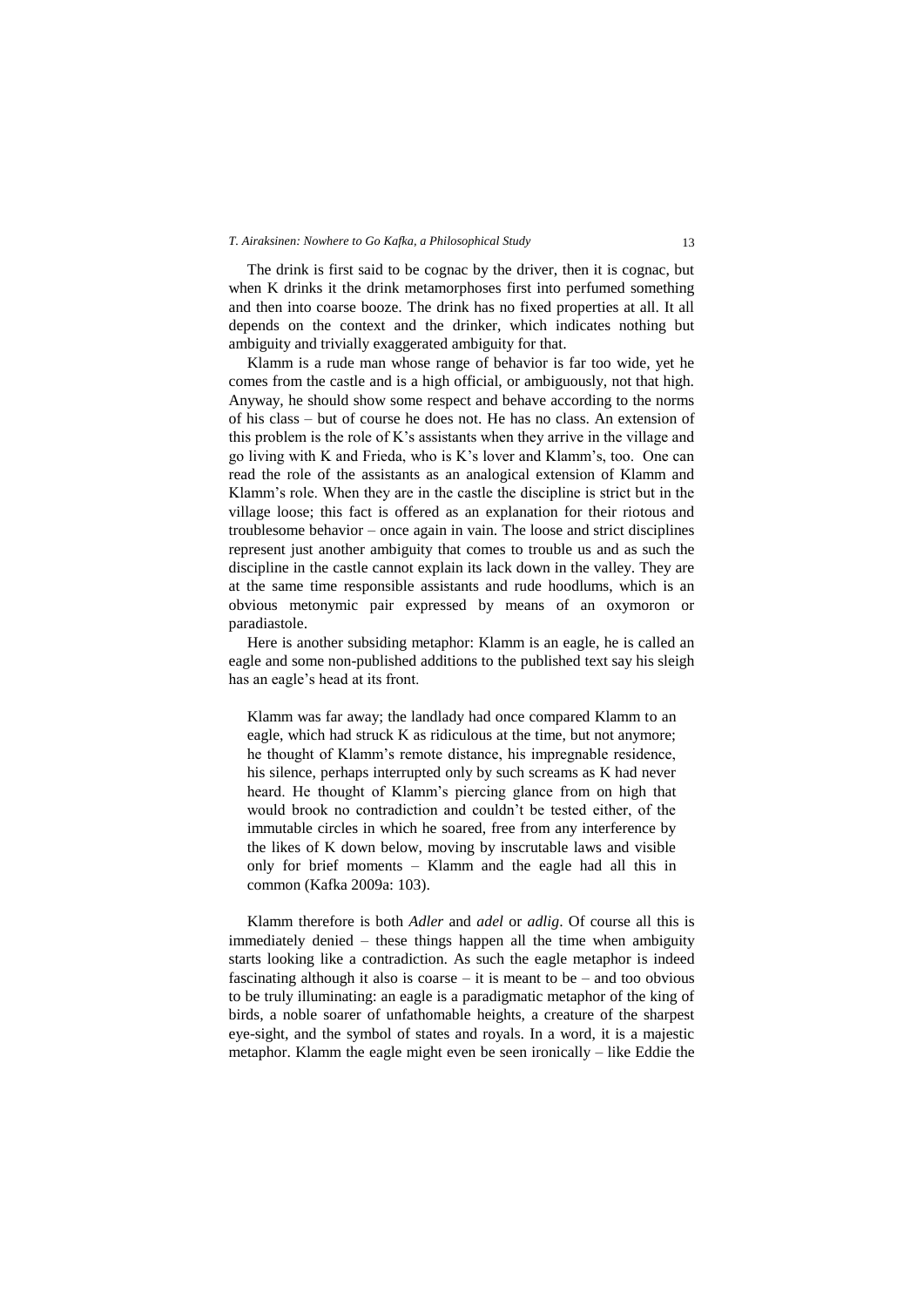Eagle, the English Olympic ski-jumper. I do not think Klamm the eagle should be read thus as he really is an eagle. He is high and mighty when he flies down to the village and soars around spreading in his wake confusion, fear, and respect. Like Zeus he assumes a bird figure in order to rape local women who also love him dearly and miss him badly, although they do not love him and try to avoid him, always depending on what we mean by love. He flies in, when his sleigh moves so fast down the hill that he really is like an eagle. This simile provides the foundations of his metaphorical status of an eagle that extends far from his alleged nobility and ruling ability all the way his Zeus-trick of sleeping with anyone he happens to lust.

Of course eagles do not work that hard but every metaphor has its restrictions. In the end, Frida denies that she misses Klamm. She says, at the same time strangely quantifying Klamm's klammhood, that too much of Klamm rules here and hence she wants to get away. Indeed, Klamm is everywhere and that is too much, which is to say that he too has turned into venom that leaks and spreads everywhere. In this case, he has no solid identity left in him, he is described at the same time in qualitative and quantitative terms. He is an individual person Klamm, but also a figureless mass of things of which there is too much.

### **4. Josef K Visits**

The fundamental scheme of *The Trial* is this: Josef K travels in order to visit somebody he could then meet and who would recognize him; or, meet those who have contacts to the higher realms of existence. He wants to ask questions because he desires to know what is happening to him. At the metonymic level, he wants to know the name of his crime: here guilt and name of crime form a metonymic pain. In the *Penal Colony* such knowledge is possible via a clever torture machine that ploughs the bare back of the victim until he is able to read the resulting pattern: now at last he knows the name of his crime. For instance, we learn that the crime is disobedience because the text to be written and read is "Honor you superiors." Here we have the name of the crime and its appropriate punishment. In fact, the punishment is to learn the name of the crime and so knowledge and punishment merge in the cruelest of ways. Amalia's crime is that she refused to follow Sortini's order to come and see him immediately. The crimes are the same in the "Penal Colony" and *The Castle* but punishment, as we know is different. Also, now we know the name of the crime and its punishment. When we compare these two cases to those described in *The Trial* the possible results are as follows: Crime is known and the nature of its punishment is also known; Crime is known but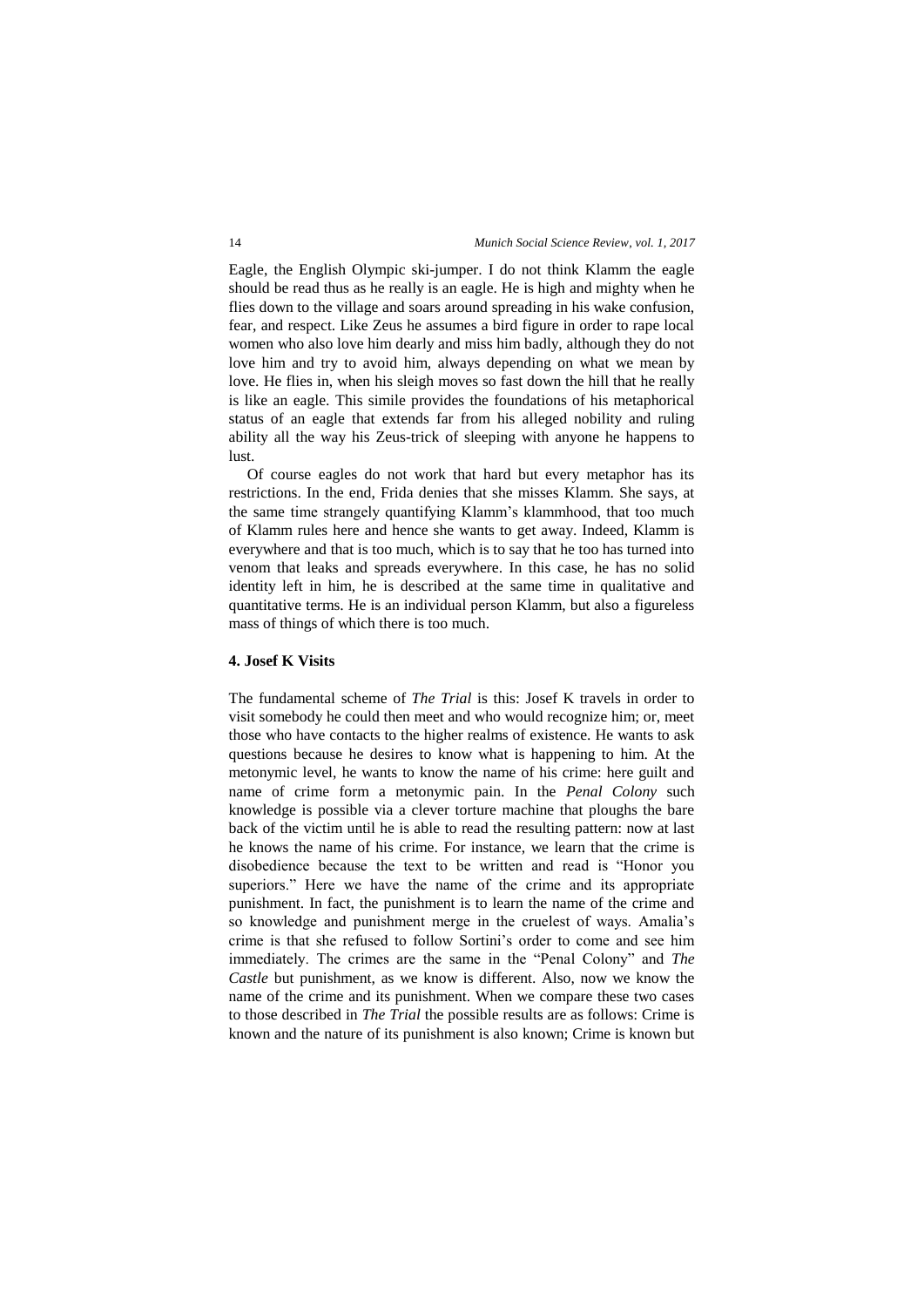its punishment is not declared, prearranged, or clearly defined; Crime is not known or named and its punishment comes as a surprise.

The plot in *The Trial* is new because the crime of Josef K has no name and hence all his attempts to clear his name must be in vain. His crime is unnameable, yet his guilt is undeniable and, therefore, his relevant desires are unsatisfiable. He is doomed. He has no hope but he does not know it or he refuses to admit it. That is why he still travels ever so restlessly from visit to visit seeing people who are the wrong people. They have no power or influence. Can he ever meet them? Let me next pay attention to three of his visits, first to the preliminary hearing of his case where he is in a situation where success might be possible, second he visits a court painter who kindly explains him what can be and what cannot be done – one cannot eradicate one's guilt or void the charges although much can be done to mitigate and postpone the case. He visits and meets a law court painter – not court painter – who has seen many judges and can tell something about them. He shows Josef K their painted portraits. In the third case in a cathedral where he has agreed to visit, he accidentally meets a priest who belongs to the law and who tells him the truth but in such an allegorical manner that it hardly benefits Josef K. The irony then is that you hear the truth when you cannot make sense of it. The truth is unknowable. Let us look into three of his visits where the visitor certainly does not soar like an eagle.

Preliminary Hearing (Kafka 2009b, Ch. 2): Josef K arrives late, one hour and five minutes late, which is an insult as such, and then he behaves aggressively, is overtly self-confident, and clearly displays his contempt of the court. He does not give the presiding judge any chance even to start the proceedings and then dominates the scene with his antics. He does not seem to have any idea of what he is doing and what this occasion is all about. He obviously believes that because he is innocent the whole process is ludicrous and hence he should show is. But as it is said to Josef K in the very beginning of the story, when the two bailiffs arrive in his room and take him to another room to be interrogated, how can he say he is not guilty when he at the same time admits that he does not know the law. Logically, it follows that one can never claim one is not guilty because the law in unknowable. Hence the key trope in *The Trial* is unknowability that is so deep it does not allow us to say what we cannot know. It is analogous to formless and objectless anxiety. Not much difference obtains between unknowability and anxiety anyway. They seem to form a metonymic pair.

Here the joke is based on the same play of tropes as in the case of Pontius Pilate's, "What is the truth?" Now we write it, "What is the law"; *de dicto* this means, "What is the meaning of the notion of law" and *de re*, "Is Josef K guilty of the crime he is accused of?" This crucial ambiguity is beyond Josef K as he constantly confuses them. From his point of view, he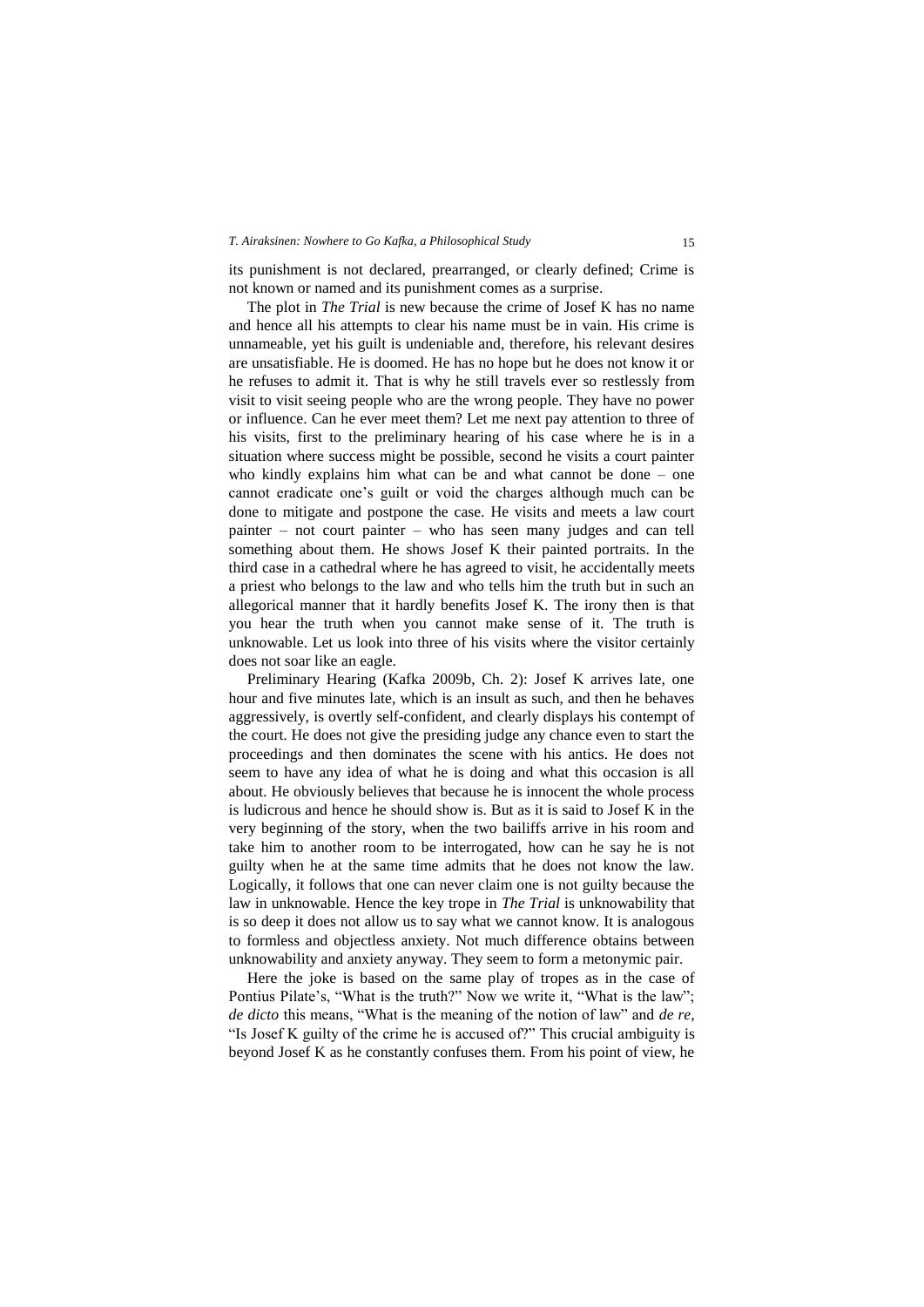should start from the *de dicto* interpretation, which he is not willing or able to do. He is in search of the law without knowing what it is. If the *de dicto* question is not answered first, the second or *de re* question makes no sense. He is not guilty in the sense that he has done nothing wrong, but he himself puts it wrongly: "I have done nothing," which is another matter or at least another ambiguity. The problem is, the law may be such that it is not necessary to do anything to be guilty; on the contrary, not doing may be enough or even more plausibly, to be something or somehow is enough – including not-being. Actually, anything can be the cause of one's guilt, always depending on how you read the notion of the law and the situation you are in. This is beyond the comprehension of Josef K. This becomes especially clear in the preliminary hearings. It should already be obvious on the first pages of *The Trial* but there it is too easy to retort to the *de re* interpretation simply because that depends on how we read such familiar terms as the law. Now, the linguistic ambiguity here proves fatal to Josef K. As the judge, if he is a judge, says he has caused himself great harm by missing this invaluable opportunity to clarify his position. Josef K refuses to accept the point and leaves the room. Thus, he visits the court but he refuses to recognize it and focus on its goals; he does not want to meet anybody there.

A Meeting with the Court Painter (Kafka 2009b, Ch. 7): Here Josef K meets the law court painter Titorelli, who is like a court painter who paints the portraits of the aristocrats in court – this is informative in its own sly way. Josef K seems to like the painter, after some hesitation, and the painter, who says he also is a trusted man of the law, is eager to give him his advice. They meet. Their meeting is supremely informative to Josef K but at the same time it is disheartening. Now, for the first time he realizes what his situation is like and what is the nature of his case before the law. He learns that his guilt cannot be eradicated, he will be stigmatized forever, he will be on thin ice the rest of his life, but he can still do something about it. Titorelli's blueprint of the available strategies is as follows: Temporary postponement, apparent exoneration, and true exoneration. Of these, the last one is possible but not really, which is another interesting ambiguity here: it is so rare an incident that it cannot happen but still it happens. Titorelli's advice is not to aim for it. From now on, Josef K's life will be an endless struggle with the law when he works to keep the case stagnated or, in the case of apparent exoneration, prepares to fight off the next wave of legal actions against him – when that will take place no one can tell. All this is highly discouraging, as Josef K now realizes. Titorelli also provides him much information about the law and the judges. We can summarize it as follows: the law court finds a great crime somewhere it did not exist earlier, the court persists on the case endlessly, everyone and everything belong to the court, except Josef K of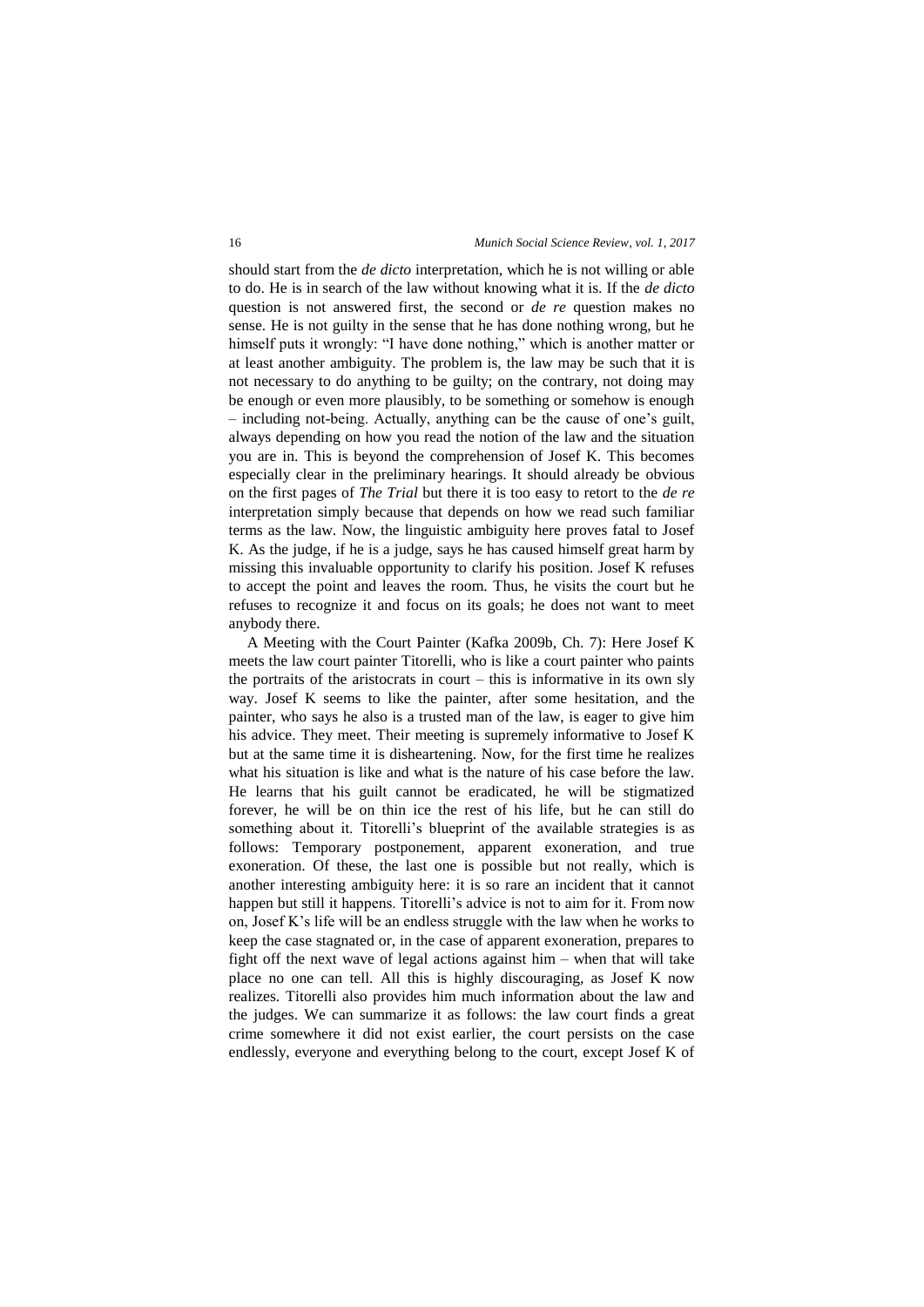course, the highest court and its judges are invisible in the sense that nothing can be said about them, and concerning of how to paint a portrait of a judge: it should resemble the gods of hunting.

In fact, Titorelli is an expert whose information educates Josef K about his case as much as possible – it is certainly not much. His information is too general. Finally, when K leaves the painter's small, dusty, and hot room he notices that the attic, like all attics, holds offices of the law. Hence the law is omnipresent physically and ideally. However, at this point, when he has received all the information about the law that he is going to get, the reader cannot have any ideas of what the law is. It organizes guilt and punishment but we know nothing of what these terms mean. Josef K understands he is facing his destiny that is nothing less than threatening. But one should realize this: we have at this stage no information on punishment. Punishment is not mentioned once during the course of the narrative. It looks like a taboo subject which will come but which cannot be mentioned.

The Priest in the Cathedral (Kafka 2009b: Ch. 9): This section includes the famous sub-narrative about the old man at the gates of the law. I do not want to discuss it because of its inherent problems, for instance, its deliberately nonsensical moral considerations concerning the justification of the guard's action. As I see it, the parable is deliberately meaningless because its main purpose is to show Josef K that to understand the law and, *a fortiori*, his own position is beyond him. The story finally convinces him that his case is hopeless in the sense that he cannot understand it *de dicto*. What is important here is that Josef K visits the cathedral where a priest, who of course belongs to the law, says he called for him and obviously expected him, although Josef K came there to entertain a business acquaintance. Anyway, the priest meets Josef K, they relate well, and he really listens to the priest. The text waxes lyrical over its rich, subsiding metaphors, as if to make room for the horrors that will ensue,

They continued to walk up and down in silence for a while. K stuck close to the priest, not knowing where he was in the dark. The lamp he was holding had long since gone out. Once the silver statue of a saint glinted in front of him, but it was only the gleam of the silver and immediately faded back into darkness. In order not to be completely dependent on the priest, K asked him, "Aren't we close to the main entrance now?" "'No'," said the priest, 'we're a long way away from it'" (Kafka 2009b: 159).

The kingpin metaphor here is the door. It tells us that Josef K is far from the truth about his case. The door has two metaphoric meanings here. The first is related to redemption and forgiveness that Josef K hopes to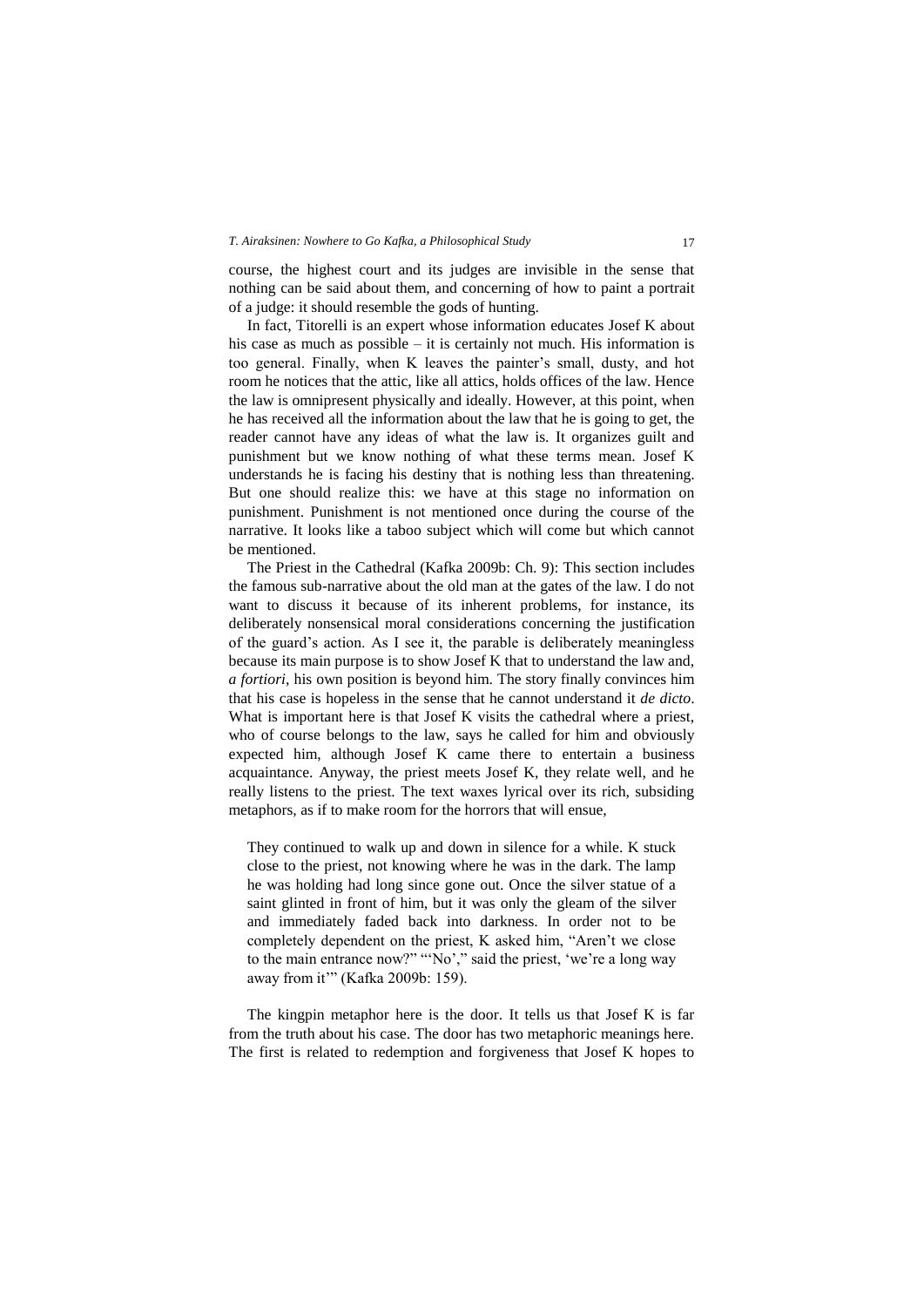gain via truth. The door opens from darkness (unknowability) to light (knowledge). He needs a door to get out of his dark situation. The second one is Kafka's own special trope of the door of the law, which refers to the famous allegory of the law, the door, and its guardian told by the priest in the cathedral. As I see it, it is one of Kafka's special allegories that allow for no interpretation. It is a riddle that not even Oedipus could have solved.

What he says makes Josef K understand *de re* that he is doomed. He has no hope, his attempts to write a letter of appeal will go nowhere, and all his efforts to clear his reputation will been in vain; for instance, he has relied on women whom he thinks have considerable power – what a mistake! The priest's final attitude is like a blessing and his words as beautifully benign as they are prophetic. Now, finally, Josef K stops travelling. The end is near,

[H]is immediate return to the bank was not as necessary as he had made out, he could well afford to stay there longer. "That means I belong to the court," said the priest, "so why should I want anything from you? The court does not want anything from you. It receives you when you come and dismisses you when you go" (Kafka 2009b: 160).

What a wonderful development this is: when the narrative begins the bailiffs certainly wanted something about Josef K but now, in the end, all is said and done and the court no longer wants anything from him. But again, what is the meaning of these final words, "It […] dismisses you when you go"? They crystallize all the ambiguities of the text that is ambiguous to the core. In such a context, no desire to be free makes sense. Perhaps this implies that he is now sentenced and doomed but it is impossible to say; we are left stranded along with this crucial ambiguity. Resignating, Josef K asks, are we near the door, alone I cannot find the door? We are not near, says the priest. That is true, they are far from the door of the law that Josef K cannot find unassisted in the dark church – but it no longer matters. The priest's last words are, we dismiss you when you leave. After this Josef K leaves, first the church and then his life when he is brutally knifed to death by his legal executioners.

These three episodes lead Josef K step by step from his self-confident rage to self-doubt and finally to the acceptance of his fate. He now has stopped traveling, he no longer visits and this is the end. Indeed, it helps him, it enables him to adjust to his personal situation and fate. The key is that his situation is incomprehensible and cannot be understood, if you do not belong to the law. Therefore, his problem is that he does not belong where all others do – they belong to the law. In the end, he is left alone as an other. Taken together, these three key episodes show how Josef K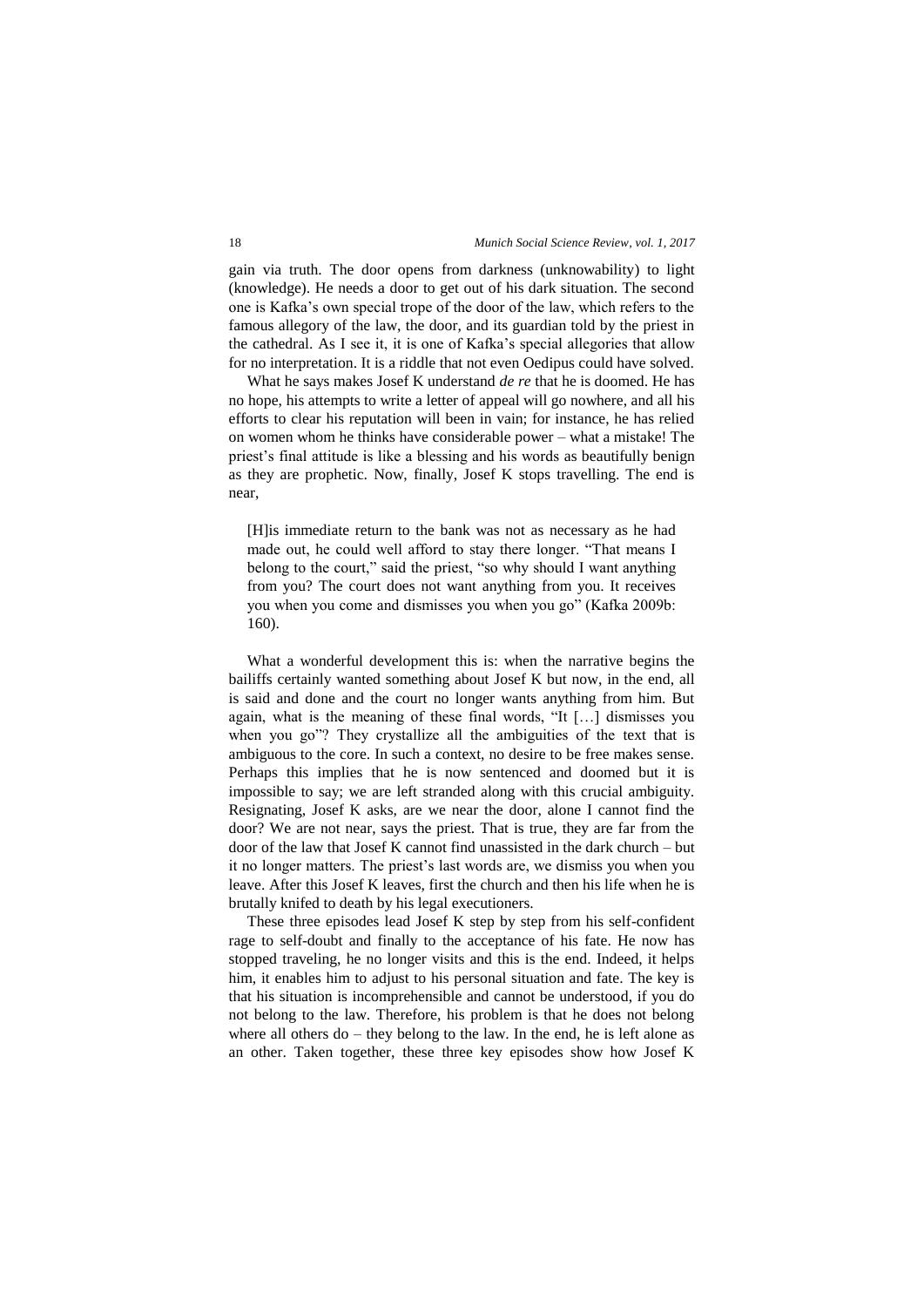learns to accept the basic and fatal irony in his life, namely, that he is guilty although this word does not make sense here. The key ambiguity is not between guilty and not guilty; it is between the *de dicto* comprehension and non-comprehension of the problem of guilt. Josef K arrives at a kind of solution, which is resignation and felt indifference. The priest says that the law is totally indifferent to his case and, so, this is what he feels, too. The solution to the metaphysical ambiguity at this time is indifference learned through mimesis: they do not care, therefore I do not care. How could I care, if they do not? When his executioners come, he still does not care.

No oscillations of meaning, no travelling to visit, nor exchange of words is required in his state of apathy, resignation, and indifference. No language, no linguistic tropes, nothing can extend that far into one's metaphysical constitution and condition. In this way, the narrative collapses into equivocation (language), meaninglessness (metaphysics), resignation (attitude), and total indifference (valuation). Accordingly, Josef K gets killed like a dog – "like a dog," this is what Josef K said to himself. The only glimmer of hope amongst all this is provided by the little light in a distant window and, paradoxically, Josef K's shame, the final trope of the text. In *The Castle*, Amalia's shame is many ways different from that of Josef K but both end up in a situation where shame is their last possession. Amalia is socially dead while Josef K is dead. In the end, we have the metaphor and metonymy of death side by side, which now emphasizes the equally real nature of both. The truth is that they will no longer be recognized as persons. Nobody will come and meet them. Perhaps Amalia's social death is a parallel expression of K's destiny in the village, a kind of surrogate fate?

**Acknowledgements:** My sincere thanks are due to Heta Gylling (Helsinki) for her editorial help and also for her more substantial comments on the text. Manfred Holler (Munich and Hamburg) has been surprisingly sympathetic to my Kafka project, of which the present paper is only a minor part. The late Gerald Doherty (Turku) has taught me most of what I know about literary criticism and its philosophy. Another inspirational source for me was the late Leonidas Donskis (Kaunas).

## **References**

Airaksinen, T. (2012), "Desire and happiness," *Homo Oeconomicus* 29: 393-412.